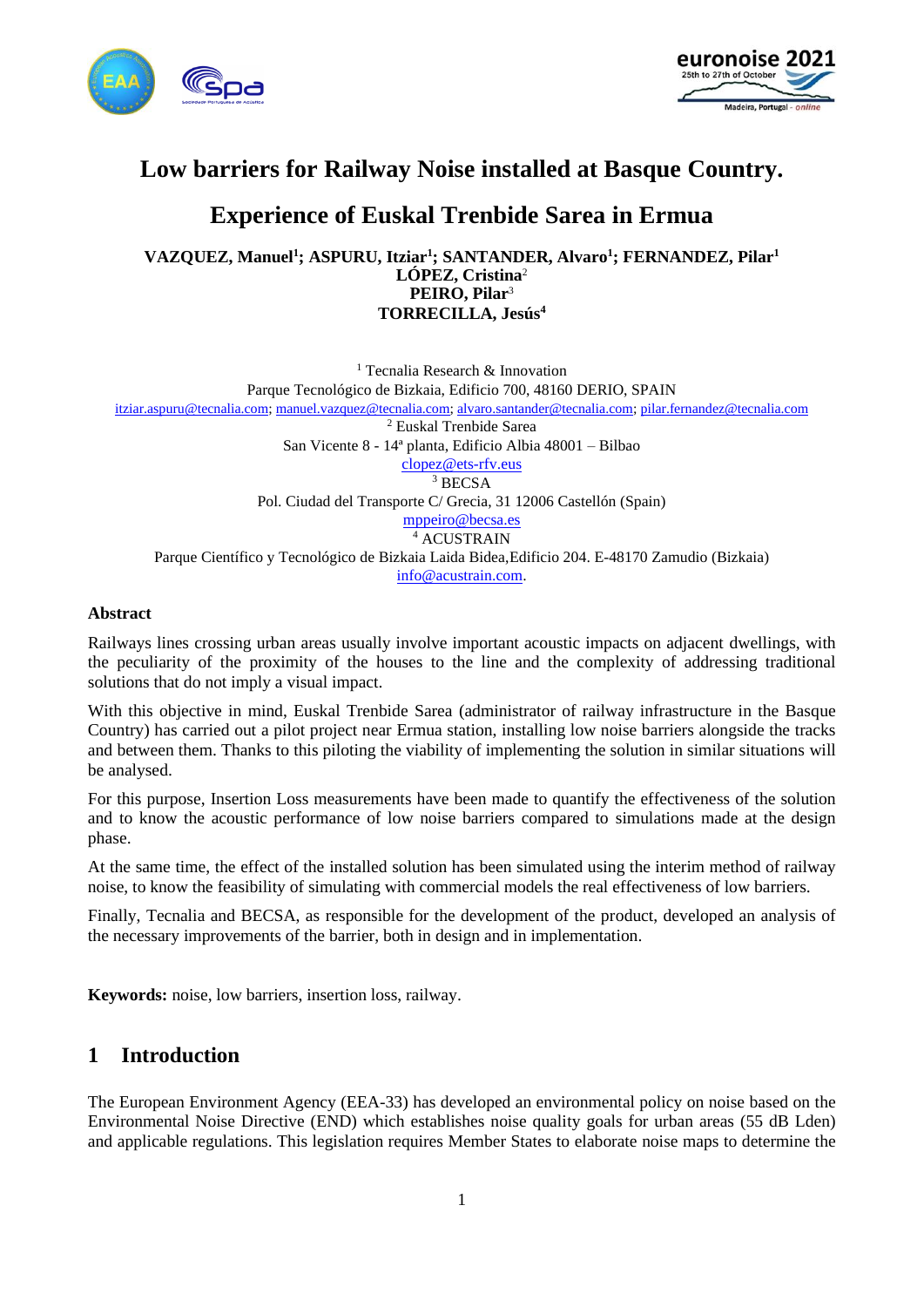

noise exposure caused by major transport routes and industrial areas. The final goal is to implement plans to prevent and reduce exposure to noise.

According to EEA-33, 6% of the European population live in urban areas exposed to Lden noise levels above 55 dBA. Therefore noise reduction measures must be adopted to reduce exposition, for example, in the case of railway (trains and tracks).

Railways are the second major source of noise, after road traffic, in terms of people exposition: 19 million people are exposed to Lden noise levels above 55 dB in EEA-33. Aircraft noise is the third largest noise source, with more than 4.1 million people exposed to Lden levels above 55 dB, followed by industrial noise within urban areas, which affects 1.0 million people.

European Member States must approve Noise Action Plans to reduce noise levels by applying various types of measures, to be set out in this case by railway operators. Actions at the source are best considered, they could be focused on the tracks and on the trains, as noise generators. Also, future planning measures are considered, as well as protection measures for dwellings by façade insulation, or placing elements that reduce the noise propagation between source and receiver. According to the European Commission's "Noise in Europe 2020" [1] report those measures account for 20% of the practical measures to be carried out (excluding planning measures).

In the case of the Basque railway network managed by Euskal Trenbide Sarea (ETS), in compliance with applicable legislation, drawn up Strategic Noise Maps, as well as Noise Action Plans [2].

Railway noise is caused by the interaction of various elements at different heights, depending on the type of train, the infrastructure, and the running speed. At medium or low speeds, the main sources of noise are at lower height, and sources located on the train or aerodynamic noise are not relevant.

At this height, the main sources are those derived from wheel-track contact, in addition to those generated by the traction systems. This noise is emitted from the bottom of the train and even through the lower fairing.

Due to that, main actions to abate this noise emission are focused on i) minimizing rolling noise by reducing wheels and track roughness, always compatible with traffic safety; ii) reducing impact noise on zones with joints; iii) reducing squealing on curves; and iv) improving the designs of the lower fairing in new units to minimize traction noise and reduce the emission of noise generated from wheel-track contact. However, all these actions are generally not sufficient to ensure that noise levels generated do not disturb the environment and, therefore, action must be taken in the propagation path.

Traditional noise barrier reduction system consists on building a solid element in the propagation path between the source (lower part of the train) and the receiver. This element forces sound waves to cover a longer path around the barrier and, consequently, masks the source from the receiver (shadow zone).

Acoustic design of a noise barrier to protect a given point, based on geometry, implies that the greater the distance of the barrier from the source of the noise, the higher the element has to be, and, therefore, the greater the foundation to ensure its stability. Its foundations require a significant amount of space; can originate noise and vibration nuisance during installation works; and implies an increase in the costs. In addition, the higher the height, the greater the visual, architectural and accessibility impact.

Acoustically, the ideal solution is to bring the barrier closer to the source of emission. But location of traditional barriers depends on availability of space and mostly are located in areas outside the land owned by railway administration, entailing additional costs. Another limitation to the installation of noise barriers is the visual impact to residents or reduction of sunlight in surrounding buildings. Consequently, the acoustic effectiveness is notably reduced due to the greater distance to the source that can only be solved by increasing the height of the screen.

Low height barriers are based on applying this ideal solution of bringing the barrier closer to the train, to the nearest viable point. It implies acting in the track area, allowing the installation of an additional element that will provide, with a minimum height, similar noise reductions, or even better, than those obtained by a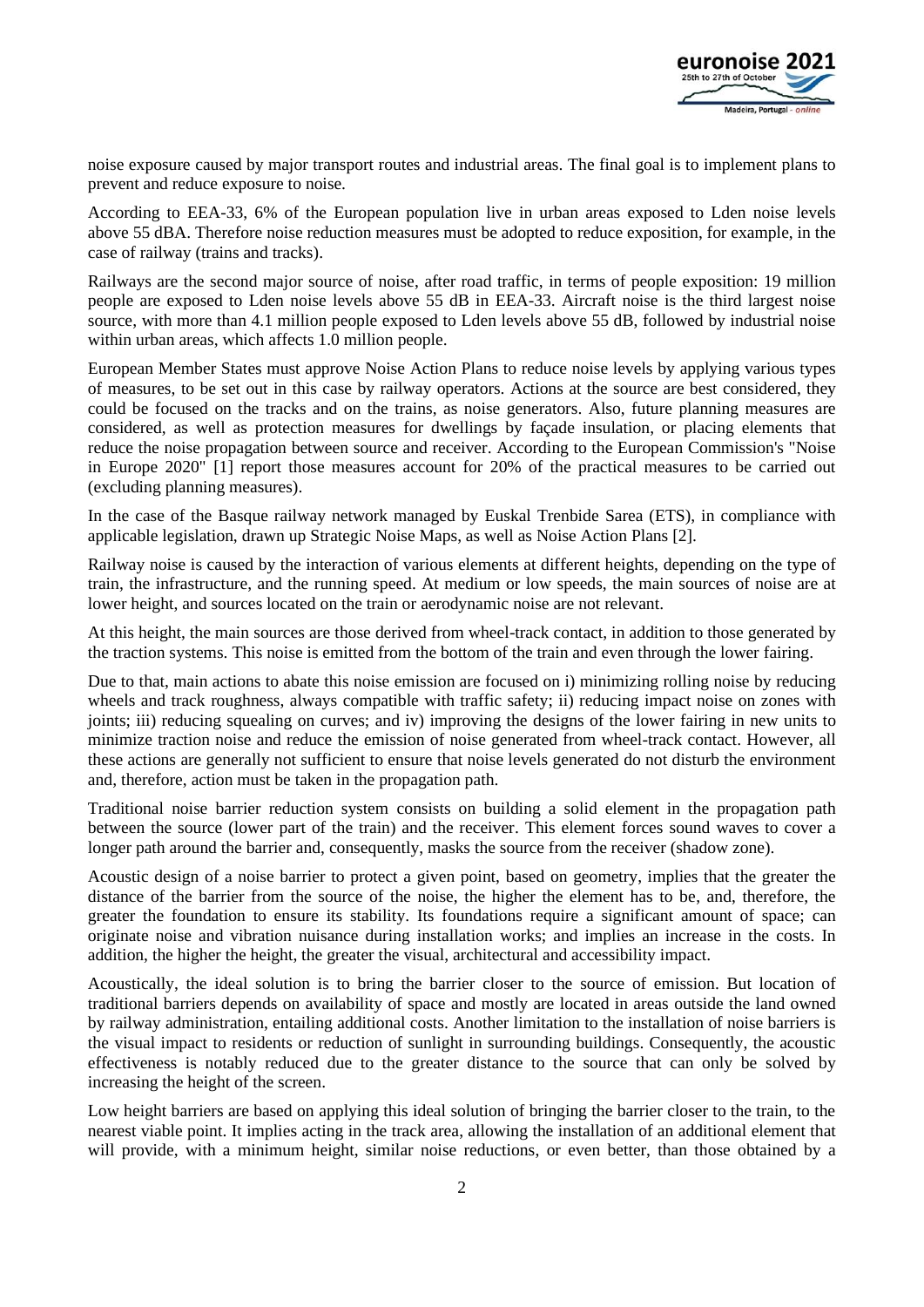

traditional high barrier. To this end, the element must meet the requirements of any element placed on the track. In this case, it must meet some premises, such as being effective without encroaching on the obligatory gauges for each section, depending on track radius of curvature and speed. Due to that it must be less than 1.5 m high. It should also be easy to install, without need of foundation work, respecting other track elements and track maintenance operations. In any case, its design makes it easy to remove, clean, replace and store, when necessary. And it could be placed both on slab and ballast track.

Despite the noise reduction measures implemented by ETS on its infrastructure and rolling stock, there are still issues that need to be solved to reduce as much as possible the population exposed to noise levels.

The goal of this project is to implement a solution, that is easy to install and of minimal dimensions, that will reduce noise levels in urban railway environments to reach the acoustic quality goals established in current legislation.

# **2 Ermua: priority area**

The ETS Acoustic Noise Action Plan [2] defines priority areas where acoustic quality goals are not met. The municipality of Ermua is one of these areas being prioritised. A significant percentage of the population at Ermua is exposed to Lnight noise levels higher than 55 dB(A).

The construction of a new station and new tracks posed the need to address an overall solution to the problem. Therefore, it was proposed to test an innovative solution at Ermua: the installation of a new Low Barrier System.

The environment to be protected is complicated: a double track at the exit of the station where there is a curve with a very small radius (80 m) that generates squealing noise.

## **2.1 Environment**

The project to modify Ermua station affects the surroundings of Abeletxe street, where there are buildings very close to the tracks. Railway noise, both rolling and squealing noise, has raised some complaints in the area.

The very tight curved scheme and the proximity to the tracks prevents the adoption of traditional acoustic shielding measures, while a low noise barrier solution is ideal, since the predominant focus is the noise generated by the wheel-rail contact.



Figure 1 – Pilot study (source Bing Maps)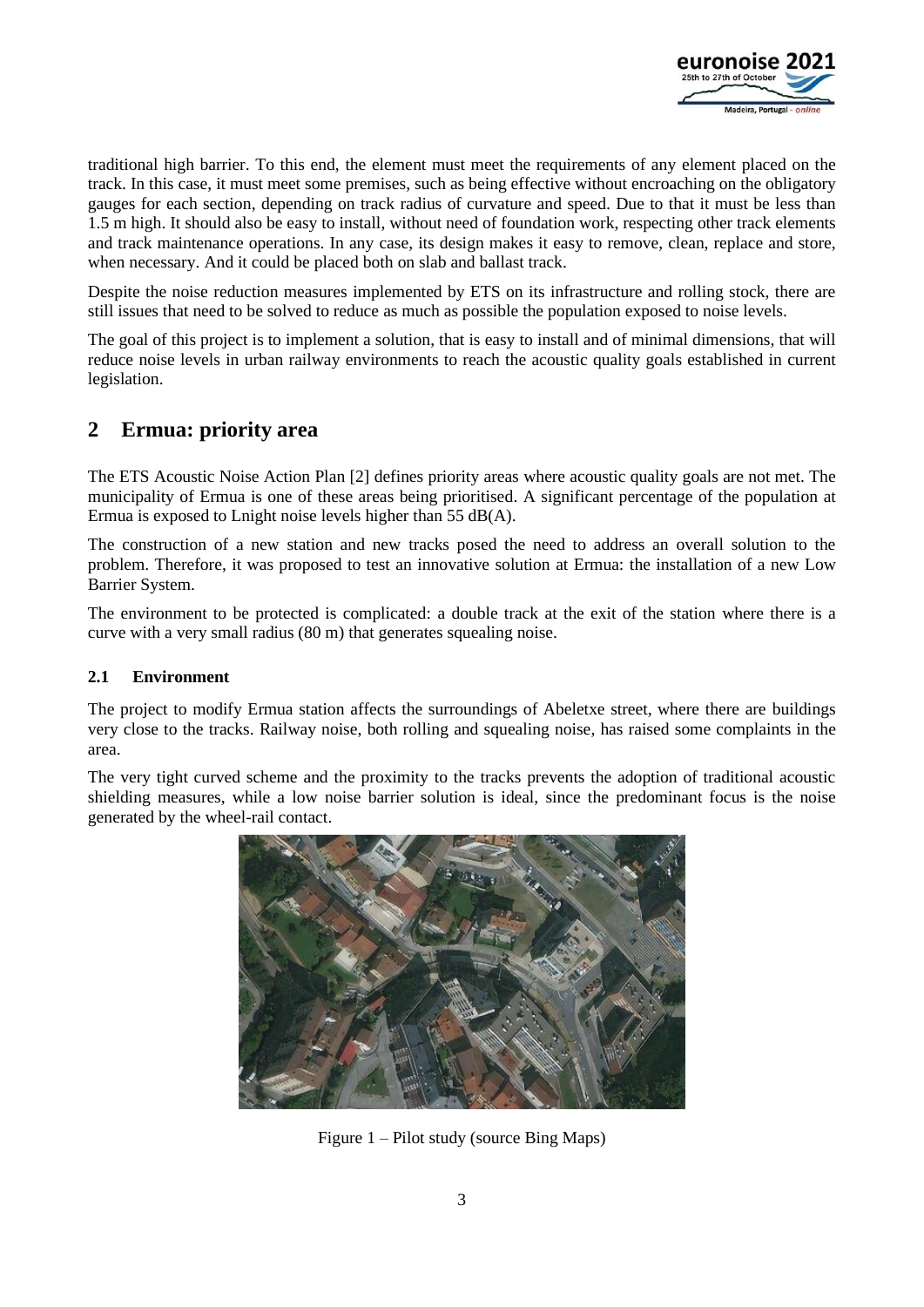

#### **2.2 Railway Traffic**

**Track 1.** There are circulations of two lines. The first is the Eibar-Ermua line. It has two circulations per hour in each direction. The second is the Bilbao-Donostia line with an average periodicity of two circulations per hour, same direction as Eibar. On average there are six circulations per hour on this track, four in the direction of Ermua and the other two in the direction of Eibar.

**Track 2.** There are circulations of Bilbao-Donostia line towards Bilbao, in the direction of Ermua. The average frequency is two trains every hour.

In both direction running speed is below 60 km/h.

#### **2.3 Typology of trains**

- Electric train Serie 900 of 4 carriages Mc-R-R-Mc with a layout of axles  $Bo'+2'2'+2'2'+Bo'Bo'$  and a length of 69,458 m.
- Electric train Serie 950 of 3-car Mc-R-Mc with a Bo'+2'2'+Bo'Bo' axle arrangement and a length of 52,458 m.

#### **2.4 Type of noise**

Railway noise caused at this site is mainly characterized by a linear noise spectrum centered on medium frequencies (between 200 and 2KHz) without pure tones.



Figure 2 –Spectrum of a pass-by

As mentioned, there is a curve that usually generates squeal noise, both at arrival and departure of trains to the station, and on both tracks with a similar behavior. Euskal Trenbide Sarea has installed an irrigation system to reduce the squealing noise in this area.

The squeal effect consists of excitation at 1 kHz and in its harmonics: 2 kHz and 4 kHz. In some cases, usually when the train accelerates out of the station, there is an additional increase in the levels centered at 400 Hz.

In Figure 3 both effects can be seen on the linear noise spectrum. The effect of acceleration (2), when appears remains the whole pass-by, meanwhile the squeal (1) appears at the beginning or end of the pass-by depending on whether the train is running to or from the curve.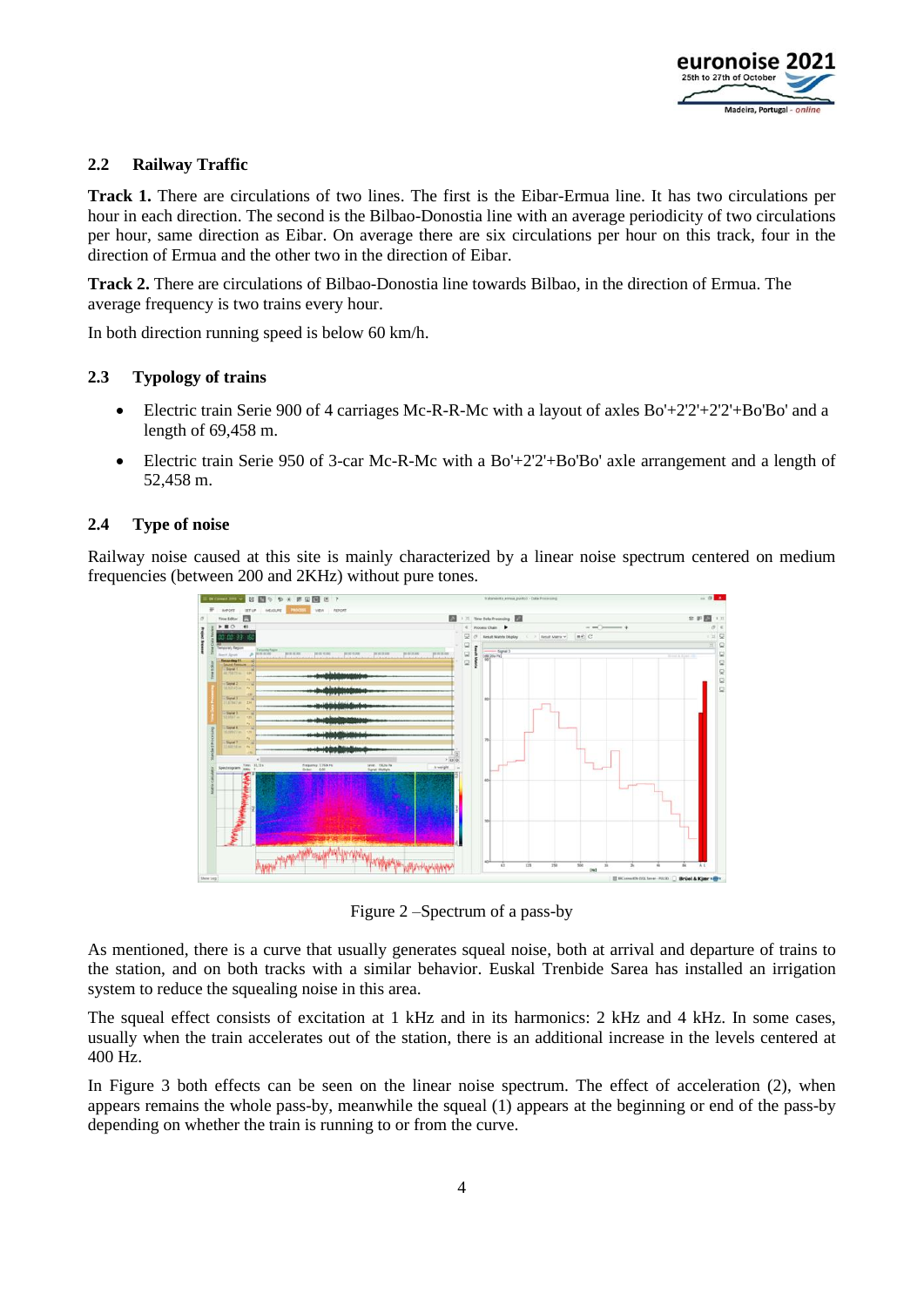



Figure 3 – Effects of the linear noise spectrum

The auxiliary equipment activated when the train is braking generates high noise levels at high frequencies, above 2kHz, blowing. Figure 4 shows this effect by comparing a pass-by with and without this blowing contribution from the braking system.



Figure 4 – Effects of auxiliary equipment in braking conditions

The evaluation of the effectiveness of the Low Noise Barrier System will take into account all types of noise to define the measurement conditions that can ensure, as far as possible, good repeatability of results.

#### **2.5 Limitations to barrier installation**

The Low Barrier System needs some requirements to have a correct acoustic performance:

1. The optimal acoustic effect, according to the calculations, occurs when the nearest edge of the barrier is positioned 1.3 meters from the nearest track lane.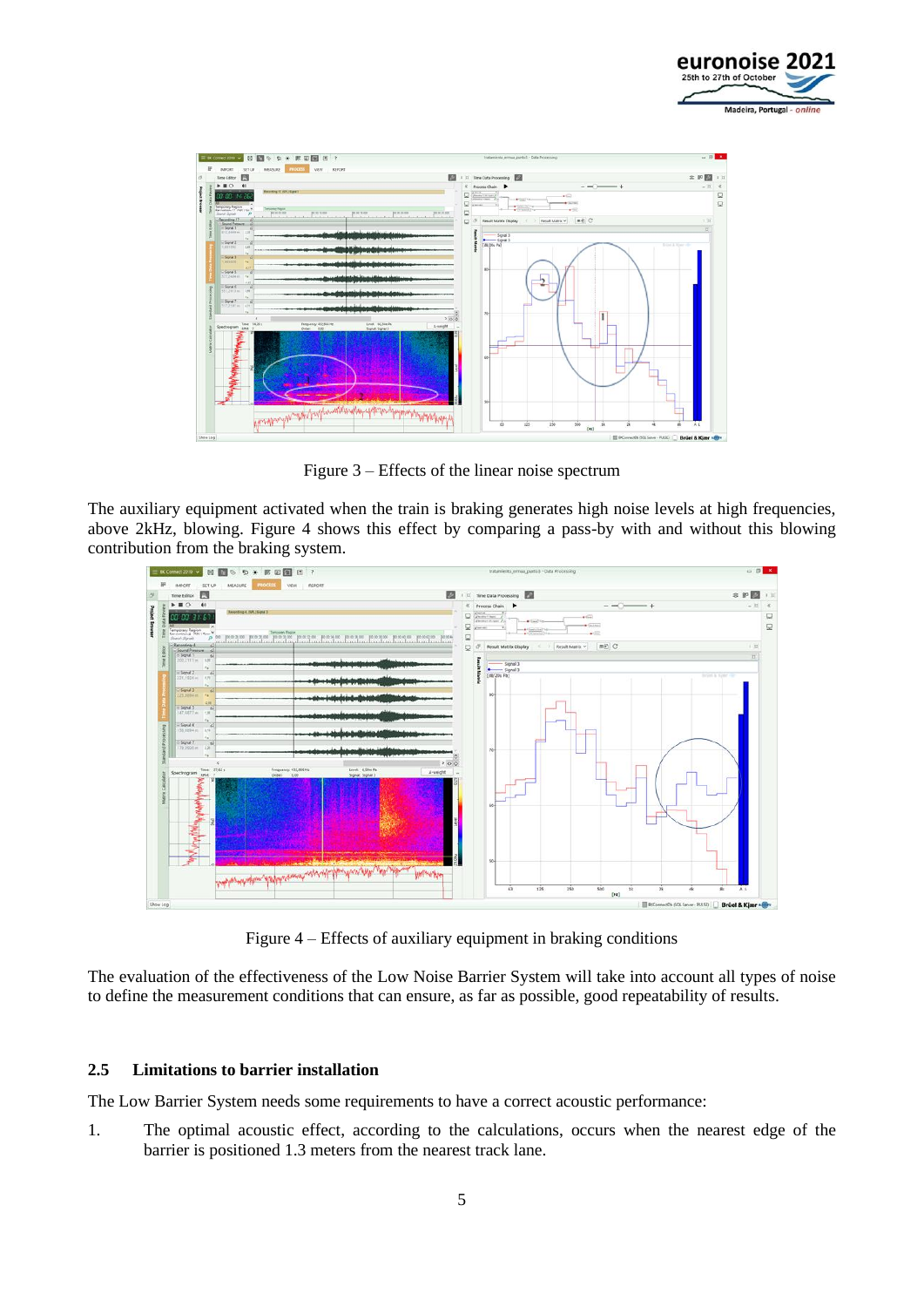

2. Low Noise Barrier System should be positioned such as its higher point is 1 meter above the head track.

The environment of the newly built Ermua station had some limitations that could affect the layout of any solution, such as:

- 1. Curve (radius curve 80 m.), implying a dynamic gauge, greater than expected in design.
- 2. Existing underground installations and accessible pipelines, and
- 3. Foundations of the catenary structures that limited the installation of the modular system at certain points.
- 4. Different types of noise, as explained above.

Therefore, the efficacy of the low noise barrier installed in Ermua could be reduced due to discrepancies with respect to its optimal requirements, such as greater distance to the source and linear discontinuities in the arrangement of the modules, creating gaps with direct acoustic transmission.

Low Noise Barrier System effectiveness was assessed in an area where the negative consequences of these limitations were small. It is a section without gaps for a longer length.

## **3 Description of the solution**

The solution consists of installing, in a real railway environment such as Ermua Station a modular system of Low Noise Barriers for railway environments (1.2 m high and 2 m long each module) developed by Tecnalia Research & Innovation & BECSA, and currently owned by the company ACUSTRAIN, based on a concrete structure, with acoustic absorption provided by the geometric design of the front panel and additional absorbent material.

The design of the system is aimed at reducing the noise generated by rail traffic in the vicinity of the track, focusing on protecting the noise source located at the railhead.

The Low Noise Barriers design complies with the railway requirements set for any element positioned close to the track. It can be placed close to the source to optimize its acoustic efficiency.

The system does not require additional foundations or works that would require the use of drilling machines on the track, as the system is secured by means of its own design. Therefore, installation costs are optimized.

Installation of the Low Noise Barrier System can be done at night without affecting rail traffic. This requires the prior creation of a smooth gravel and ballast surface as a support base. Later, the modules are moved to the track and installed with their corresponding system to anchor them to each other or to a nearby wall, if necessary. A very simple specific installation procedure has been developed.



Figure 5 – Image of the Acustrain™ Low Noise Barrier installed at Ermua.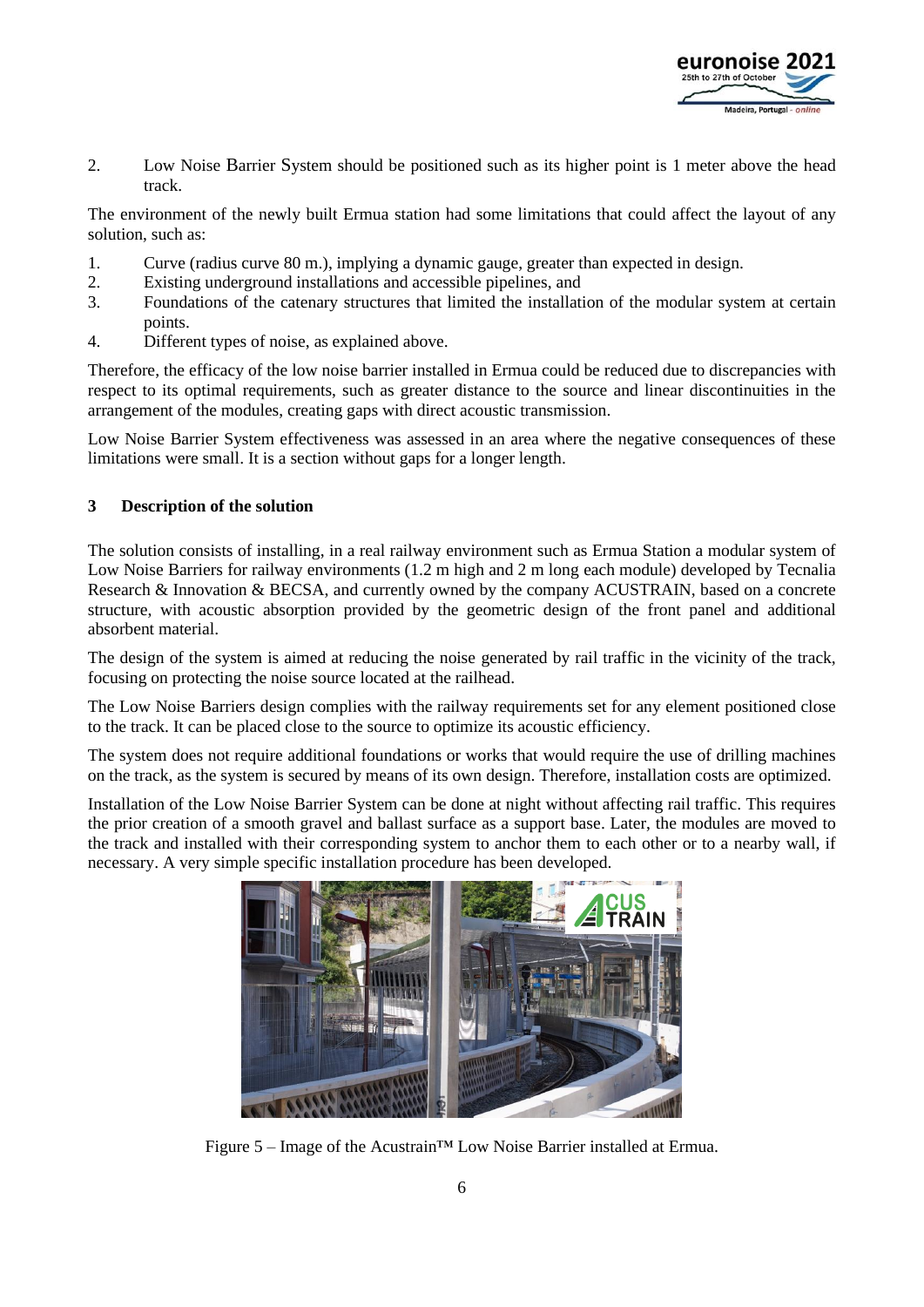

The acoustic impact of the installation work is limited since no drilling or track machinery is required. Therefore, annoyance caused to neighbors is reduced to the maximum.

After analyzing the existing conditions and limitations at the site, Tecnalia proposed a project that consists (as presented in figure 5) of:

- A lateral Low Noise Barrier System in the direction of Eibar, 170 m long, from the train station (pk300 to pk470).
- A lateral Low Noise Barrier System in the direction of Ermua, 40 m long, before arriving to the station.
- A double/single central Low Noise Barrier System between tracks,  $40 \text{ m}$  /  $60 \text{ m}$  long, close to the station.



Figure 6 – Project layout (in black Low Noise Barrier System)

Low Noise Barrier System effectiveness was assessed where the system is located on both tracks and between them (section marked in Figure 5).

#### **4 Methodology of evaluation**

The correct performance and effectiveness of the installed Low Noise Barrier System has been verified through measurement campaigns, under controlled conditions at different heights and distances. For this, two measurement campaigns have been carried out, before and after its installation, to obtain the Insertion Loss level associated with the barrier. Measurement settings were defined to comply, as far as possible, with the technical specification of CEN/TS 16272-7 Railway applications - Track - Noise barriers and related devices acting on airborne sound propagation - Test method for determining the acoustic performance - Part : Extrinsic characteristics - ) in situ values of insertion loss.[3]

The section selected to assess the effectiveness of the Low Noise Barrier System is an optimal solution, where the Barrier is installed in four positions: two lateral positions, on both sides of the tracks and two central position, between the tracks (Figure 6).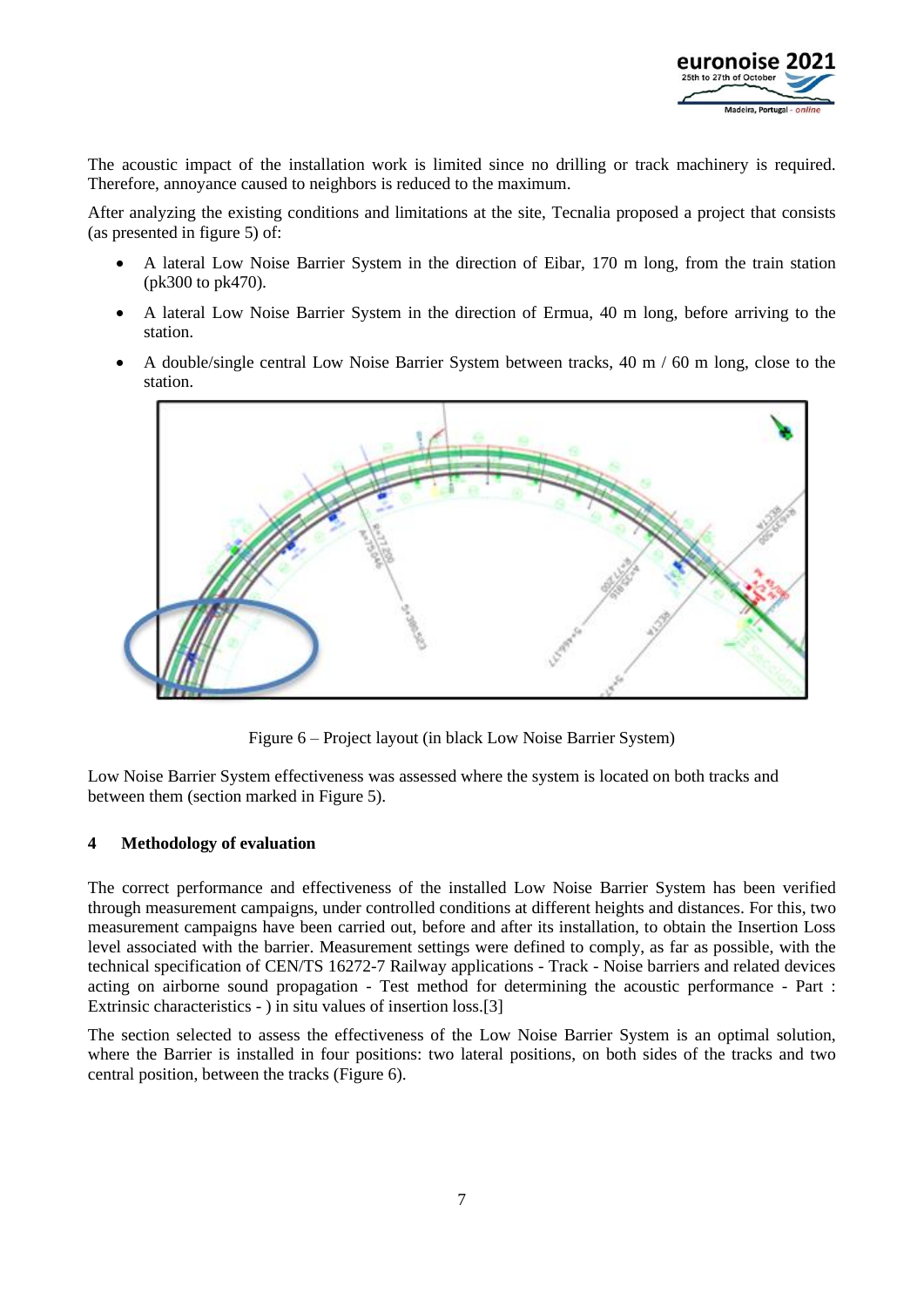



Figure 7 – Description of Low Noise Barrier System at the test section, and Measurement setting

Measurement setting consists on an array of microphones at three heights and two distances from track, in each section/ point (Figure 6) [4].

Measurements were made simultaneously at two distances (3.5 m and 7 m from the nearest track) and at three heights (1.2 m, at 3.5 and 6 m from the railhead). Due to the presence of buildings, the standard distance of 7,5 m was moved to 7 m.

A minimum of 10 pass-bys were measured for each type of train.

Each pass-by is characterized by the LpAeq,tp level. The integration time is longer than that set in the standard to facilitate the analysis of the squeal noise and to ensure it does not contribute to the pass-by level. Therefore, the integration time used lasts from the pass of the first to last boggies, plus the time required for the level to drop by 10 dB.

The repeatability of the conditions of the two campaigns was considered by analyzing the noise levels measured in a reference position in both campaigns. This reference measurement position is not affected by the installation of the Low Noise Barrier System, and the comparison of its data between the two campaigns avoids the effect of possible changes in speeds and/or track conditions. At this reference point, noise levels were measured for the same pass-bys that were measured on the array microphones for the test section in both campaigns.

Referred to the contribution of the squealing noise, to try to have similar conditions, the irrigation system installed in the area was working in both campaigns. However, given that the second campaign was carried out in a warmer season, the noise levels measured in the second campaign are somewhat higher, so additional analysis was necessary to exclude these differences from the Insertion Loss.

## **5 Results**

As said before in the selected test section, the arrangement of the Low Noise Barrier System barrier is close to being the optimal: with practically no discontinuities.

The measured pass-bys are arrivals to the station by the nearby track (towards Ermua) with similar conditions. Considering the pass-bys without the contribution of squealing noise in the measurements with and without Low Noise Barrier System, for the same type of train (900 series passages on track 2), the improvement achieved is greater than 11 dB, with all the attenuations being above 9 dB. Reductions in noise levels appear in all bands of the spectrum.

The improvement occurs at all measurement points in the microphone array, and the Low Noise Barrier System performs as expected from the simulations performed in the design phase and measurements carried out in the prototype phase.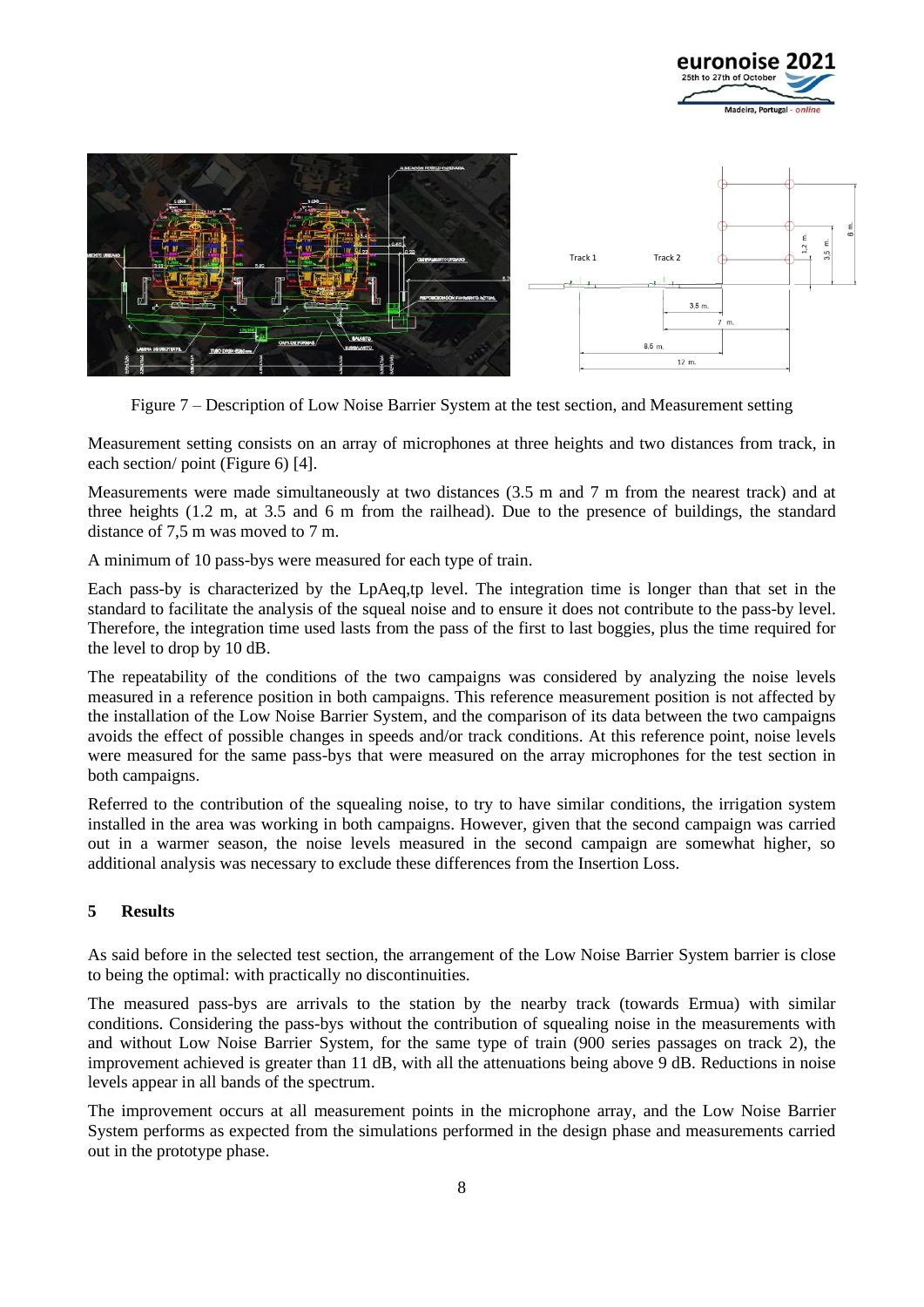

This effectiveness is what could be considered as the closest to the real effect provided by the correctly installed Low Noise Barrier System.



Figure 8– Noise levels with and without Low Noise Barrier System